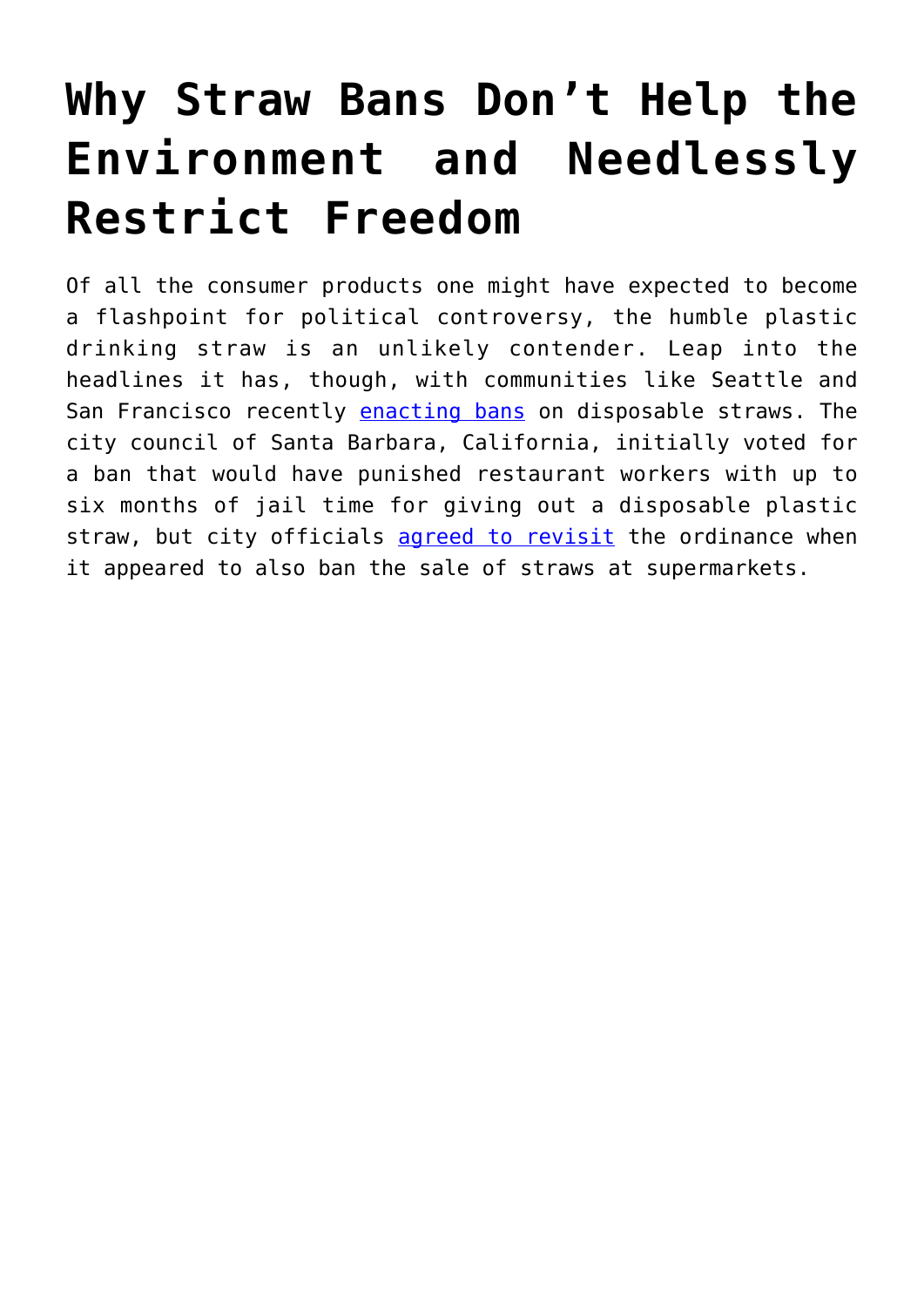Fortunately, we can depend on our friends at Reason TV and my colleague [Angela Logomasini](https://cei.org/content/counterpoint-plastic-bans-wont-solve-ocean-plastic-problem) for some commonsense analysis. As Angela points out in [the video above](https://www.youtube.com/watch?v=513EnQlwRfs), the case against the plastic straw is exceedingly weak. There aren't as many plastic straws thrown away as claimed, and only a tiny portion of U.S. straws end up anywhere near the oceans—the vast majority of municipal solid waste in this country ends up either [buried in landfills, recycled, or burned up in](http://css.umich.edu/factsheets/municipal-solid-waste-factsheet) [incinerators](http://css.umich.edu/factsheets/municipal-solid-waste-factsheet), far from any [congested sea turtles.](http://time.com/5339037/turtle-video-plastic-straw-ban/)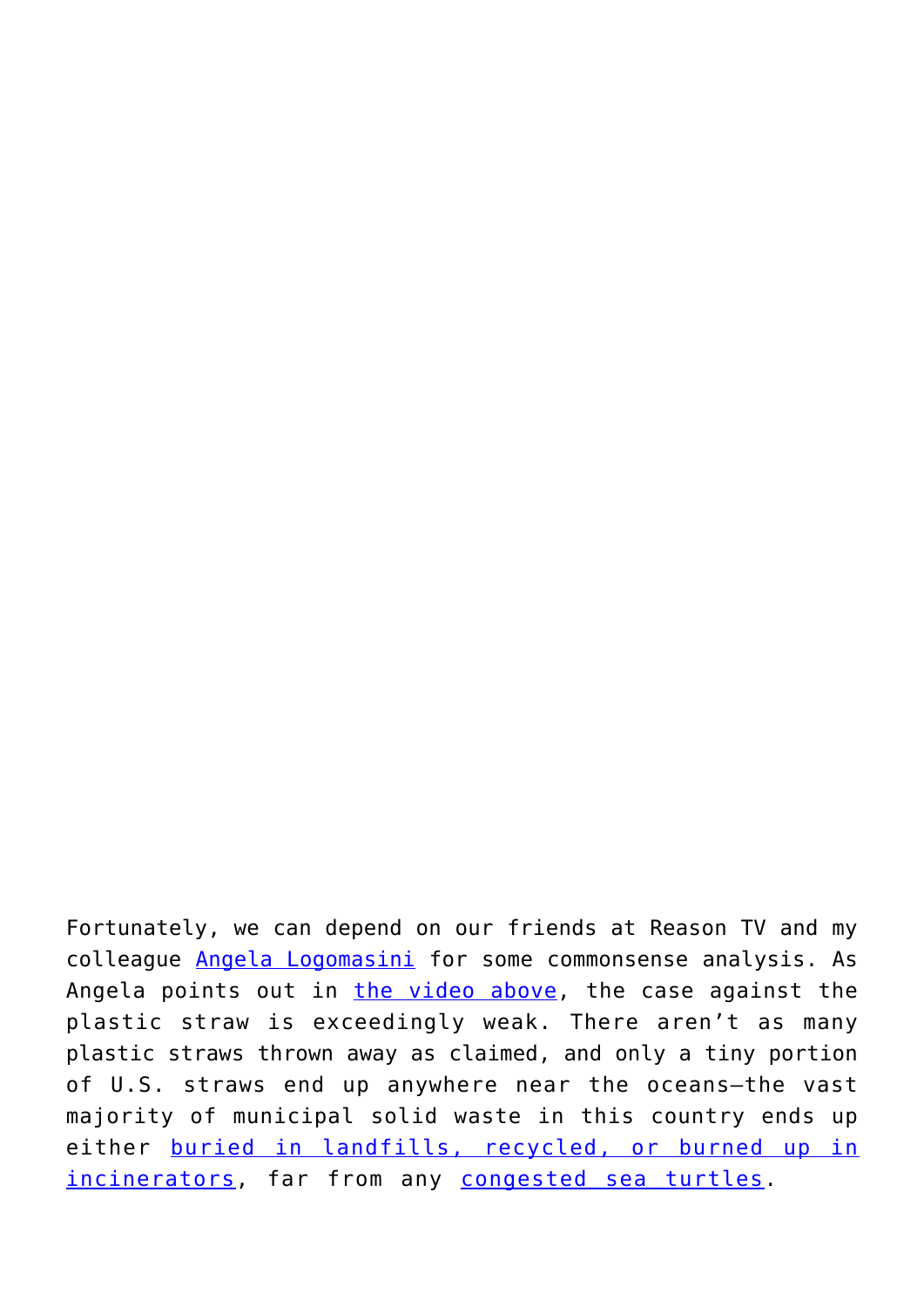The vast majority of plastic waste in oceans actually comes not from advanced countries like the U.S. but from [countries](https://www.fastcompany.com/3051847/most-of-the-plastic-in-the-ocean-comes-from-just-a-few-polluting-countries) [like China and Indonesia](https://www.fastcompany.com/3051847/most-of-the-plastic-in-the-ocean-comes-from-just-a-few-polluting-countries) that consume a large volume of plastic products but lack our modern waste collection infrastructure. Much of their plastic waste ends up washed into major river systems that empty into the oceans. A [study](https://pubs.acs.org/doi/10.1021/acs.est.7b02368) published last year in the journal Environment Science & Technology by three German researchers [found that](https://www.dw.com/en/almost-all-plastic-in-the-ocean-comes-from-just-10-rivers/a-41581484) 90 percent of the plastic debris found in the world's oceans is dumped there by just ten of the world's rivers—none of which are in the Western Hemisphere, much less the United States.

## **Plastic Free Is a Luxury**

Beside the fact that U.S. consumers are contributing very little to the ostensible problem is the other side of the equation: the benefits of the straws themselves. I suspect many Americans who were initially receptive to the idea of a ban were genuinely surprised to learn that disposable drinking straws are very important to [people with certain disabilities.](https://www.washingtonpost.com/news/posteverything/wp/2018/07/12/plastic-straw-bans-are-the-latest-policy-to-forget-the-disability-community/?utm_term=.0f615be98836) British disability rights activist Penny Pepper [recently](https://www.theguardian.com/commentisfree/2018/jul/09/disabled-person-plastic-straws-baby-wipes) [commented](https://www.theguardian.com/commentisfree/2018/jul/09/disabled-person-plastic-straws-baby-wipes) in the *Guardian* about how she depends on plastic straws—and other single-use, disposable products like baby wipes—writing "I don't have the luxury of a plastic-free life." The durability, convenience, cleanliness, low price, and resistance to heat of disposable plastic straws make them irreplaceable to people with many different physical limitations.

Not everyone's need for convenience is as specific and pressing as Ms. Pepper's, but it shouldn't have to be. Giving disabled Americans an "opt-out" of a plastic straw ban would certainly be better than no accommodation at all, but it gets the presumption of a free society backward. Absent causing some real harm—and a straw that ends up buried in a landfill on the edge of town doesn't meet that threshold—we should be free to eat, drink, and slurp as we see fit. No one should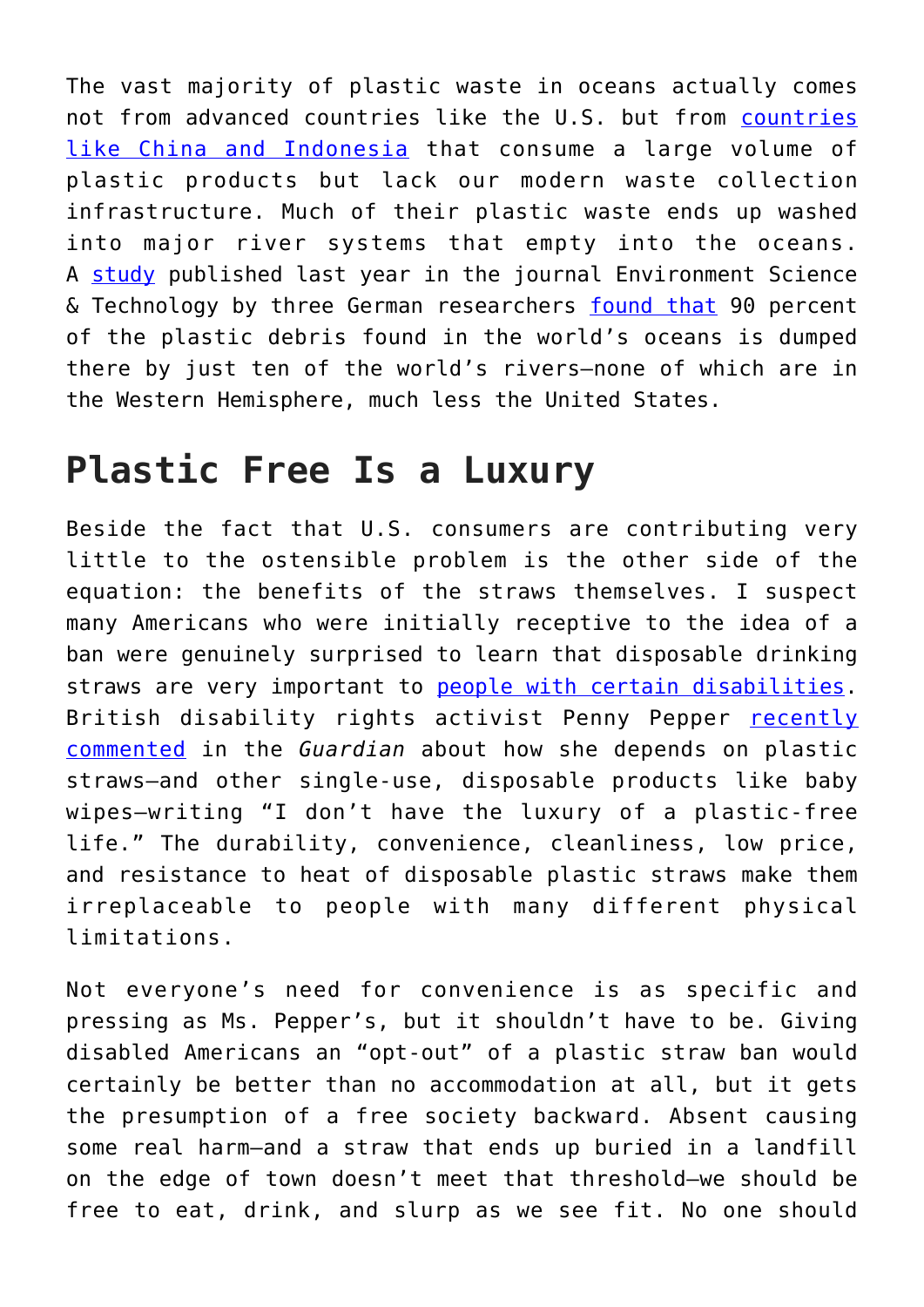have to get a license or undergo an exam to qualify for access to a simple consumer product. Does anyone really believe that empowering public officials to decide who is allowed to have plastic utensils and disposable hygiene products will yield positive results?

No one wants to see sea creatures suffer, but we passed the point long ago at which the debate over plastic straws had anything to do with aquatic wildlife, and are now living amidst a spectacle of [virtue-signaling celebrities](https://www.forbes.com/sites/michelinemaynard/2018/07/10/videos-celebrities-and-cities-how-the-anti-plastic-straw-movement-caught-on-so-fast/#7c61fd115c8b) repeating debunked talking points originally popularized by [a 9-year](https://www.washingtonexaminer.com/opinion/the-new-york-times-sources-a-9-year-old-child-to-peddle-fear-of-drinking-straws) [old's science project.](https://www.washingtonexaminer.com/opinion/the-new-york-times-sources-a-9-year-old-child-to-peddle-fear-of-drinking-straws) Every one of us is free to eschew a straw if we don't want to use one, and we should be equally free to help ourselves to one if we do.

If you really care about sea turtles, by the way, consider donating to the rescue and rehabilitation facilities of [Sea](http://www.seaturtleinc.org/about-us/) [Turtle Inc.](http://www.seaturtleinc.org/about-us/) in South Padre Island, Texas. According to their website, they don't receive any government funding.